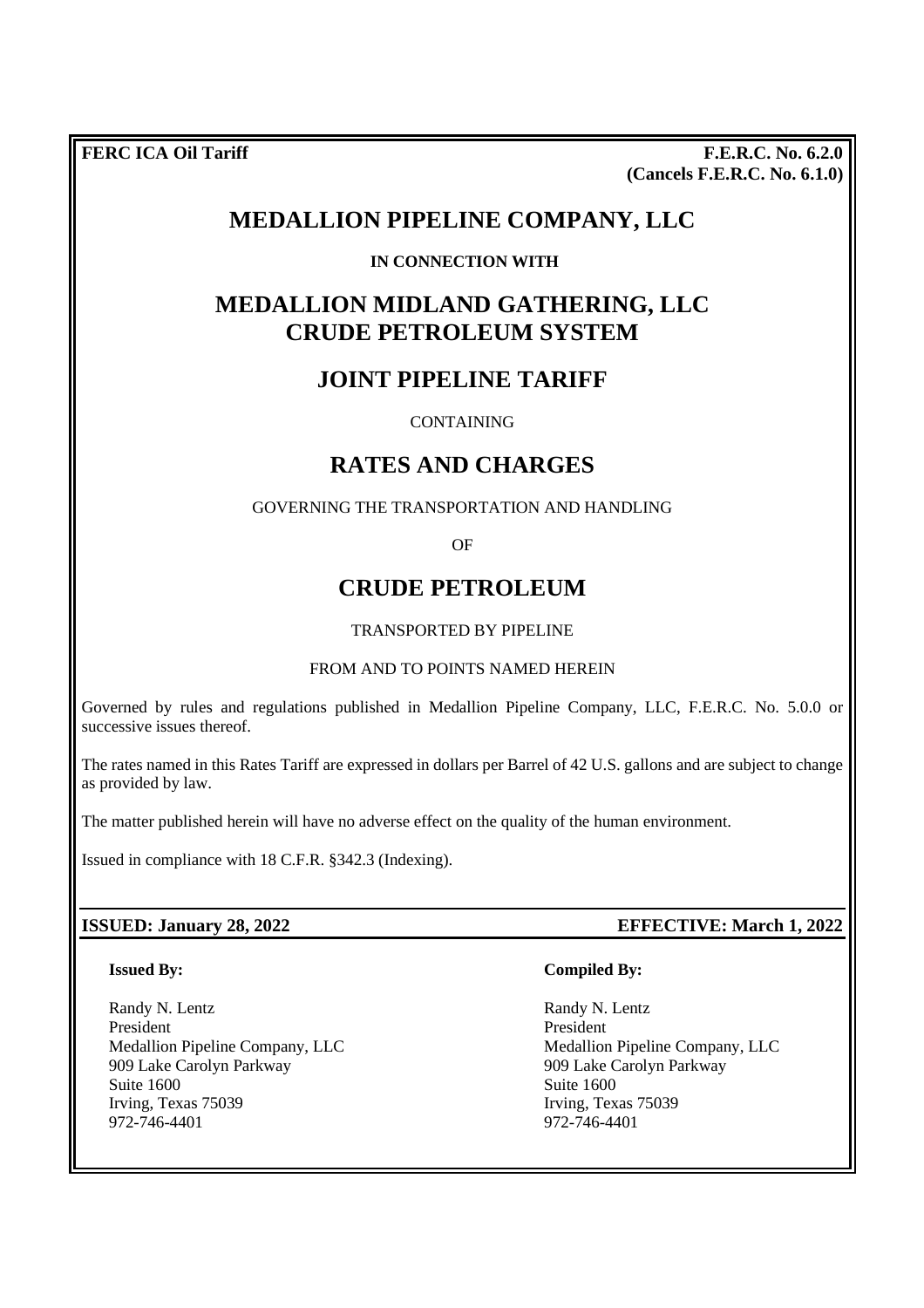Medallion Pipeline Company, LLC **F.E.R.C.** No. 6.2.0

# **RATES AND CHARGES**

The Origin Points for the Joint Tariff Service are the following points of Receipt on the Medallion Midland system, all within the state of  $Texas<sup>1</sup>$ 

 Various field origin points to attach Crude Petroleum production within Martin, Howard, Midland, Upton, Glasscock and Reagan Counties;

The Destination Points for the Joint Tariff Service are the following points of Delivery on the Medallion Pipeline system, all within the state of Texas:

- On the Crane Extension: the Crane Hub in Crane County;<sup>2</sup>
- On the Howard Lateral: the interconnection with Alon USA Big Spring Refinery in Howard County;
- On the Midland Lateral: the Midland Hub in Midland County;<sup>3</sup> and
- On the Wolfcamp Connector Mainline: the Colorado City Hub in Scurry County.<sup>4</sup>

<sup>2</sup> The Crane Hub Destination Point is currently limited to the interconnection with EPIC Crude Pipeline, LP, Gray Oak Pipeline, LLC, Magellan Pipeline Company, L.P. (commonly referred to as the Longhorn Pipeline) and Plains All American Pipeline L.P.'s terminal which provides direct access to its Cactus Pipeline. Medallion Pipeline is willing to consider, pursuant to the terms of its TSAs, additional interconnections available for the Joint Tariff Service at the Crane Hub with other carriers and service providers, where operationally practicable, at mutually agreed upon terms and conditions; provided, however, that Carrier reserves the right to file for and charge an incremental fee for such additional interconnections. *See* Part III of this Rates Tariff. To the extent additional interconnections are constructed and placed in service, Carrier will make appropriate tariff filings with the FERC.

<sup>3</sup> The Midland Hub Destination Point is currently limited to the interconnections with the terminals of Enterprise Products Partners L.P., Oryx Delaware Oil Transport LLC and Permian Express Terminal LLC. Medallion Pipeline is willing to consider, pursuant to the terms of its TSAs, additional interconnections available for the Joint Tariff Service at the Midland Hub with other carriers and service providers, where operationally practicable, at mutually agreed upon terms and conditions; provided, however, that Carrier reserves the right to file for and charge an incremental fee for such additional interconnections. *See* Part III of this Rates Tariff. To the extent additional interconnections are constructed and placed in service, Carrier will make appropriate tariff filings with the FERC.

<sup>1</sup> Medallion Midland is obligated to provide additional Origin Points, under specified conditions, pursuant to the terms of Acreage Dedication TSAs. In addition, Medallion Midland is willing to provide additional Origin Points available for the Joint Tariff Service to attach Crude Petroleum production (including additional gathering pipelines) on its pipeline system, where operationally practicable, at mutually agreed upon locations; provided, however, that the requesting Shipper(s) is able to satisfy the terms and conditions of the Joint Tariff and executes a long-term TSA or other agreement that, in Medallion Midland's sole judgment, sufficiently provides for the reimbursement of all costs associated with the construction and operation of such facilities (including income tax gross up). *See* Part III of this Rates Tariff. To the extent additional Origin Points are constructed and placed in service, Carrier will make appropriate tariff filings with the FERC.

<sup>4</sup> The Colorado City Hub Destination Point is currently limited to the interconnections with (i) BridgeTex Pipeline Company, LLC, (ii) the Sunoco Pipeline L.P. manifold that interconnects with West Texas Gulf Pipeline Company and Permian Express 2 Pipeline, and (iii) a separate connection with Sunoco Pipeline L.P., as more precisely described in the Connection Agreement between Carrier and Sunoco Pipeline L.P. Medallion Pipeline is willing to consider, pursuant to the terms of its TSAs, additional interconnections available for the Joint Tariff Service at the Colorado City Hub with other carriers, where operationally practicable, at mutually agreed upon terms and conditions; provided, however, that Carrier reserves the right to file for and charge an incremental transportation fee to recover the costs associated with the construction and operation of the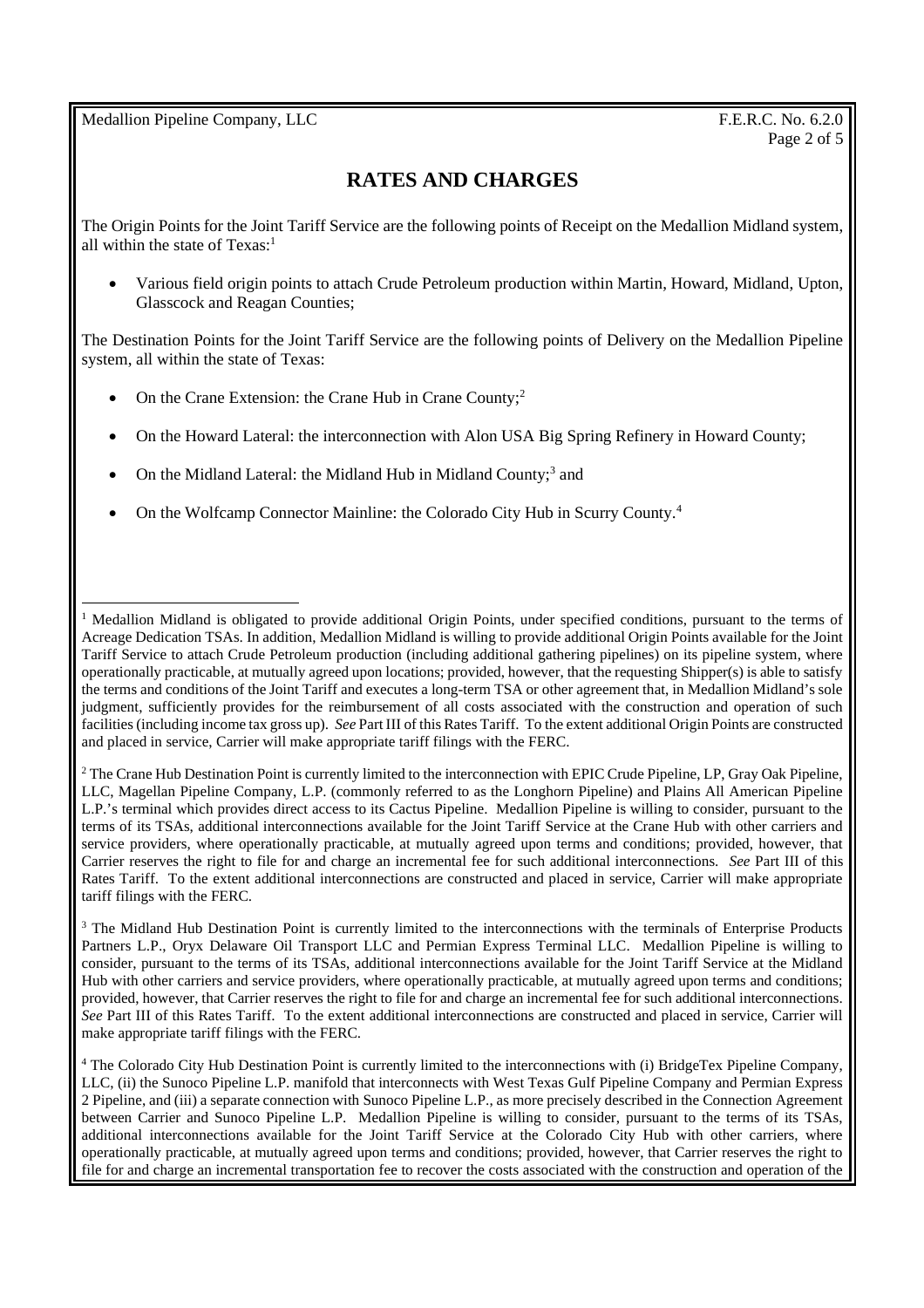Medallion Pipeline Company, LLC F.E.R.C. No. 6.2.0

# Page 3 of 5

### **I. Committed Firm Rates for Committed Firm Shippers (Dollars per Barrel)**<sup>5</sup>

|                                                                                                                                               |                   | <b>Tier 1 Rates:</b>                                                                                     | <b>Tier 2 Rates:</b>                                                                               | <b>Tier 3 Rates:</b>                                                                                  |
|-----------------------------------------------------------------------------------------------------------------------------------------------|-------------------|----------------------------------------------------------------------------------------------------------|----------------------------------------------------------------------------------------------------|-------------------------------------------------------------------------------------------------------|
| From                                                                                                                                          | To                | 10,000-59,999<br><b>Dedicated Acres</b><br><sub>or</sub><br>$\leq$ 14,999 Bpd<br><b>Committed Volume</b> | 60,000-114,999<br><b>Dedicated Acres</b><br>or<br>$15,000 - 29,999$ Bpd<br><b>Committed Volume</b> | $\geq 115,000$<br><b>Dedicated Acres</b><br><b>or</b><br>$\geq 30,000$ Bpd<br><b>Committed Volume</b> |
| Joint Tariff Origin<br>Points delivered on<br>Medallion Pipeline's<br><b>Santa Rita Lateral</b><br>(through Garden<br>City)                   | Colorado City Hub | [U] \$1.4294                                                                                             | [U] \$1.2144                                                                                       | [U] \$0.7846                                                                                          |
|                                                                                                                                               | Alon Interconnect | [U] \$1.4294                                                                                             | [U] \$1.2144                                                                                       | [U] \$0.7846                                                                                          |
|                                                                                                                                               | Crane Hub         | [U] \$1.4294                                                                                             | [U] \$1.2144                                                                                       | [U] \$0.7846                                                                                          |
|                                                                                                                                               | Midland Hub       | [U] $$1.1286$                                                                                            | [U] \$0.8598                                                                                       | [U] \$0.7846                                                                                          |
| Joint Tariff Origin<br>Points delivered on<br>Medallion Pipeline's<br><b>Martin Lateral</b><br>(through Garden                                | Colorado City Hub | [U] \$1.5906                                                                                             | [U] $$1.0532$                                                                                      | [U] \$0.7846                                                                                          |
|                                                                                                                                               | Alon Interconnect | [U] $$1.8271$                                                                                            | [U] $$1.0532$                                                                                      | [U] $$0.7846$                                                                                         |
|                                                                                                                                               | Crane Hub         | [U] \$1.8271                                                                                             | [U] \$1.0532                                                                                       | [U] \$0.7846                                                                                          |
| City)                                                                                                                                         | Midland Hub       | $[U]$ \$1.3219                                                                                           | [U] $$1.0532$                                                                                      | [U] $$0.7846$                                                                                         |
| Joint Tariff Origin                                                                                                                           | Colorado City Hub | [U] \$1.1070                                                                                             | [U] \$0.9995                                                                                       | [U] \$0.7846                                                                                          |
| Points delivered on<br>Medallion Pipeline's                                                                                                   | Alon Interconnect | [U] \$1.5906                                                                                             | [U] \$1.0532                                                                                       | [U] \$0.7846                                                                                          |
| <b>Midland Lateral</b><br>(through Garden                                                                                                     | Crane Hub         | [U] \$1.3757                                                                                             | [U] $$1.0532$                                                                                      | [U] \$0.7846                                                                                          |
| City)                                                                                                                                         | Midland Hub       | [U] $$0.8061$                                                                                            | [U] $$0.7631$                                                                                      | [U] \$0.7846                                                                                          |
| Joint Tariff Origin                                                                                                                           | Colorado City Hub | [U] $$1.5906$                                                                                            | [U] $$1.0532$                                                                                      | [U] $$0.7846$                                                                                         |
| Points delivered on<br>Medallion Pipeline's                                                                                                   | Alon Interconnect | [U] \$1.5906                                                                                             | [U] $$1.0532$                                                                                      | [U] \$0.7846                                                                                          |
| <b>Midkiff Lateral</b><br>(through Garden                                                                                                     | Crane Hub         | [U] \$1.5906                                                                                             | [U] $$1.0532$                                                                                      | [U] \$0.7846                                                                                          |
| City)                                                                                                                                         | Midland Hub       | [U] $$1.3757$                                                                                            | [U] $$1.0532$                                                                                      | [U] \$0.7846                                                                                          |
| Joint Tariff Origin<br>Points delivered on<br>Medallion Pipeline's<br><b>Reagan Gathering</b><br><b>Extension</b><br>(through Garden<br>City) | Colorado City Hub | [U] $$1.2683$                                                                                            | [U] $$1.0532$                                                                                      | [U] \$0.7846                                                                                          |
|                                                                                                                                               | Alon Interconnect | [U] \$1.5906                                                                                             | [U] \$1.0532                                                                                       | [U] \$0.7846                                                                                          |
|                                                                                                                                               | Crane Hub         | [U] \$1.5691                                                                                             | [U] $$1.0318$                                                                                      | [U] \$0.7846                                                                                          |
|                                                                                                                                               | Midland Hub       | [U] \$0.9673                                                                                             | [U] $$0.9135$                                                                                      | [U] \$0.7846                                                                                          |

facilities necessary to provide such additional interconnections. *See* Part III of this Rates Tariff. To the extent additional interconnections are constructed and placed in service, Carrier will make appropriate tariff filings with the FERC.

<sup>&</sup>lt;sup>5</sup> Such Committed Firm Rates are available only to those Committed Firm Shippers that executed a Transportation Services Agreement for the Joint Tariff Service in accordance with the Open Season Notice dated July 8, 2019, as set forth in such Open Season Transportation Services Agreement.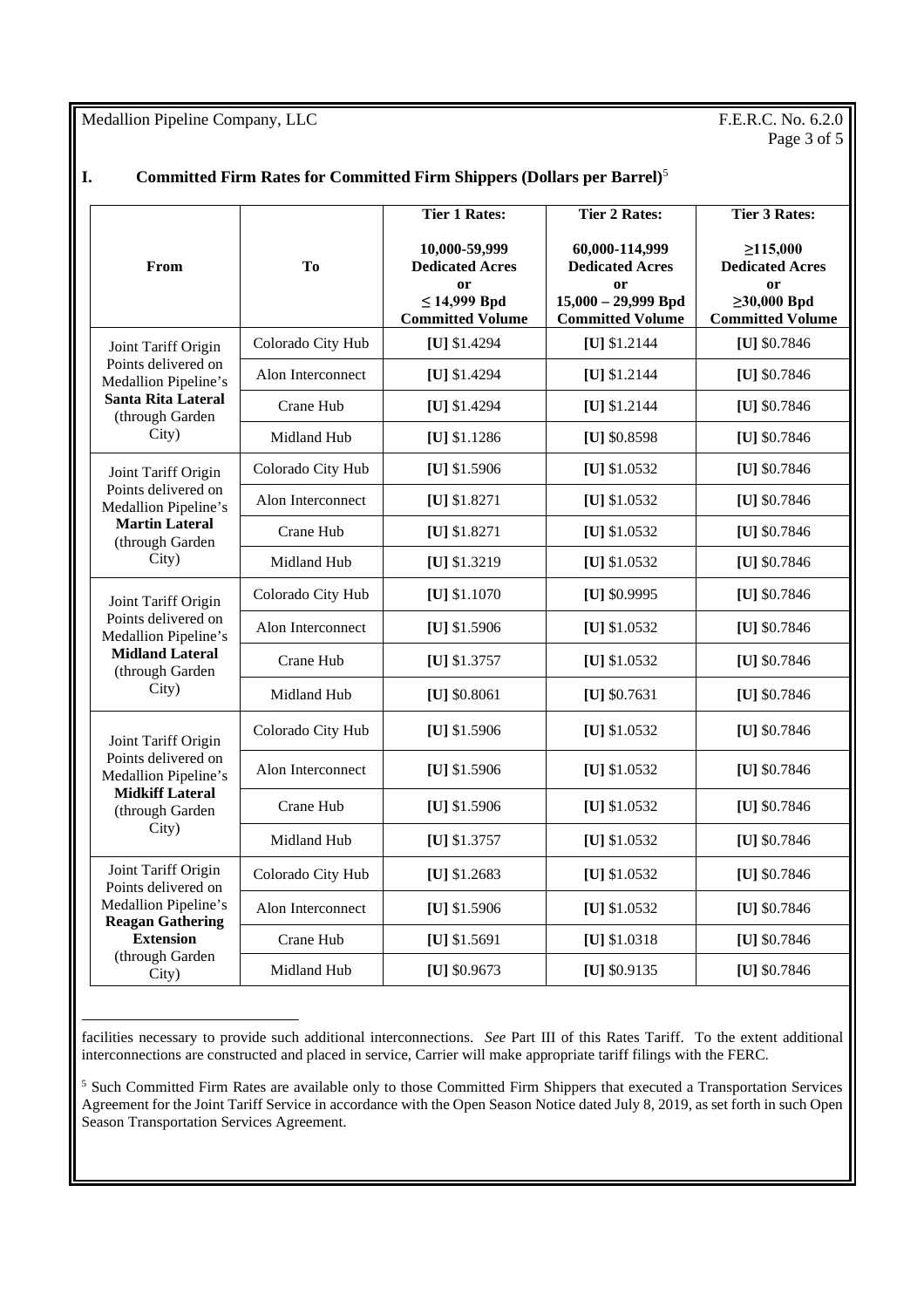### Medallion Pipeline Company, LLC

# F.E.R.C. No. 6.2.0<br>Page 4 of 5

| Joint Tariff Origin<br>Points delivered on<br>Medallion Pipeline's<br><b>Howard Lateral</b><br>(through Garden)<br>City) | Colorado City Hub | [U] $$1.3435$  | [U] $$1.2360$ | [U] $$0.7846$ |
|--------------------------------------------------------------------------------------------------------------------------|-------------------|----------------|---------------|---------------|
|                                                                                                                          | Alon Interconnect | [U] $$1.3435$  | [U] $$1.2360$ | [U] $$0.7846$ |
|                                                                                                                          | Crane Hub         | $[U]$ \$1.0611 | [U] $$0.9135$ | [U] $$0.7846$ |
|                                                                                                                          | Midland Hub       | [U] $$0.8912$  | [U] $$0.8061$ | [U] $$0.7846$ |

Committed Firm Rates shall be increased annually, commencing on July 1, 2021, by the greater of one percent (1%) or the positive adjustment, if any, in the FERC Index.

# **II. Uncommitted Rates for Uncommitted Shippers (Dollars per Barrel)**

| From                                                                                                                                          | To                | <b>Tier 1 Rates:</b>               | <b>Tier 2 Rates:</b>                   | <b>Tier 3 Rates:</b>               |
|-----------------------------------------------------------------------------------------------------------------------------------------------|-------------------|------------------------------------|----------------------------------------|------------------------------------|
|                                                                                                                                               |                   | $\leq$ 14,999 Bpd<br><b>Volume</b> | $15,000 - 29,999$ Bpd<br><b>Volume</b> | $\geq 30,000$ Bpd<br><b>Volume</b> |
| Joint Tariff Origin<br>Points delivered on<br>Medallion Pipeline's<br>Santa Rita Lateral<br>(through Garden<br>City)                          | Colorado City Hub | [D] $$1.3825$                      | $[D]$ \$1.1731                         | $[D]$ \$0.7541                     |
|                                                                                                                                               | Alon Interconnect | [D] \$1.3825                       | [D] \$1.1731                           | $[D]$ \$0.7541                     |
|                                                                                                                                               | Crane Hub         | [D] $$1.3825$                      | $[D]$ \$1.1731                         | $[D]$ \$0.7541                     |
|                                                                                                                                               | Midland Hub       | [D] \$1.0892                       | [D] $$0.8275$                          | $[D]$ \$0.7541                     |
| Joint Tariff Origin<br>Points delivered on<br>Medallion Pipeline's<br><b>Martin Lateral</b><br>(through Garden<br>City)                       | Colorado City Hub | [D] $$1.5397$                      | $[D]$ \$1.0160                         | $[D]$ \$0.7541                     |
|                                                                                                                                               | Alon Interconnect | [D] \$1.7701                       | $[D]$ \$1.0160                         | $[D]$ \$0.7541                     |
|                                                                                                                                               | Crane Hub         | $[D]$ \$1.7701                     | $[D]$ \$1.0160                         | [D] $$0.7541$                      |
|                                                                                                                                               | Midland Hub       | $[D]$ \$1.2778                     | $[D]$ \$1.0160                         | $[D]$ \$0.7541                     |
| Joint Tariff Origin                                                                                                                           | Colorado City Hub | [D] $$1.0683$                      | [D] $$0.9636$                          | $[D]$ \$0.7541                     |
| Points delivered on<br>Medallion Pipeline's<br><b>Midland Lateral</b><br>(through Garden<br>City)                                             | Alon Interconnect | [D] $$1.5397$                      | $[D]$ \$1.0160                         | $[D]$ \$0.7541                     |
|                                                                                                                                               | Crane Hub         | $[D]$ \$1.3302                     | $[D]$ \$1.0160                         | $[D]$ \$0.7541                     |
|                                                                                                                                               | Midland Hub       | $[D]$ \$0.7750                     | $[D]$ \$0.7332                         | $[D]$ \$0.7541                     |
| Joint Tariff Origin<br>Points delivered on<br>Medallion Pipeline's<br><b>Midkiff Lateral</b><br>(through Garden<br>City)                      | Colorado City Hub | [D] $$1.5397$                      | $[D]$ \$1.0160                         | [D] $$0.7541$                      |
|                                                                                                                                               | Alon Interconnect | [D] $$1.5397$                      | $[D]$ \$1.0160                         | $[D]$ \$0.7541                     |
|                                                                                                                                               | Crane Hub         | [D] $$1.5397$                      | $[D]$ \$1.0160                         | $[D]$ \$0.7541                     |
|                                                                                                                                               | Midland Hub       | $[D]$ \$1.3302                     | $[D]$ \$1.0160                         | $[D]$ \$0.7541                     |
| Joint Tariff Origin<br>Points delivered on<br>Medallion Pipeline's<br><b>Reagan Gathering</b><br><b>Extension</b><br>(through Garden<br>City) | Colorado City Hub | [D] $$1.2254$                      | $[D]$ \$1.0160                         | $[D]$ \$0.7541                     |
|                                                                                                                                               | Alon Interconnect | [D] $$1.5397$                      | $[D]$ \$1.0160                         | $[D]$ \$0.7541                     |
|                                                                                                                                               | Crane Hub         | [D] $$1.5188$                      | $[D]$ \$0.9951                         | $[D]$ \$0.7541                     |
|                                                                                                                                               | Midland Hub       | [D] \$0.9322                       | [D] \$0.8798                           | [D] $$0.7541$                      |